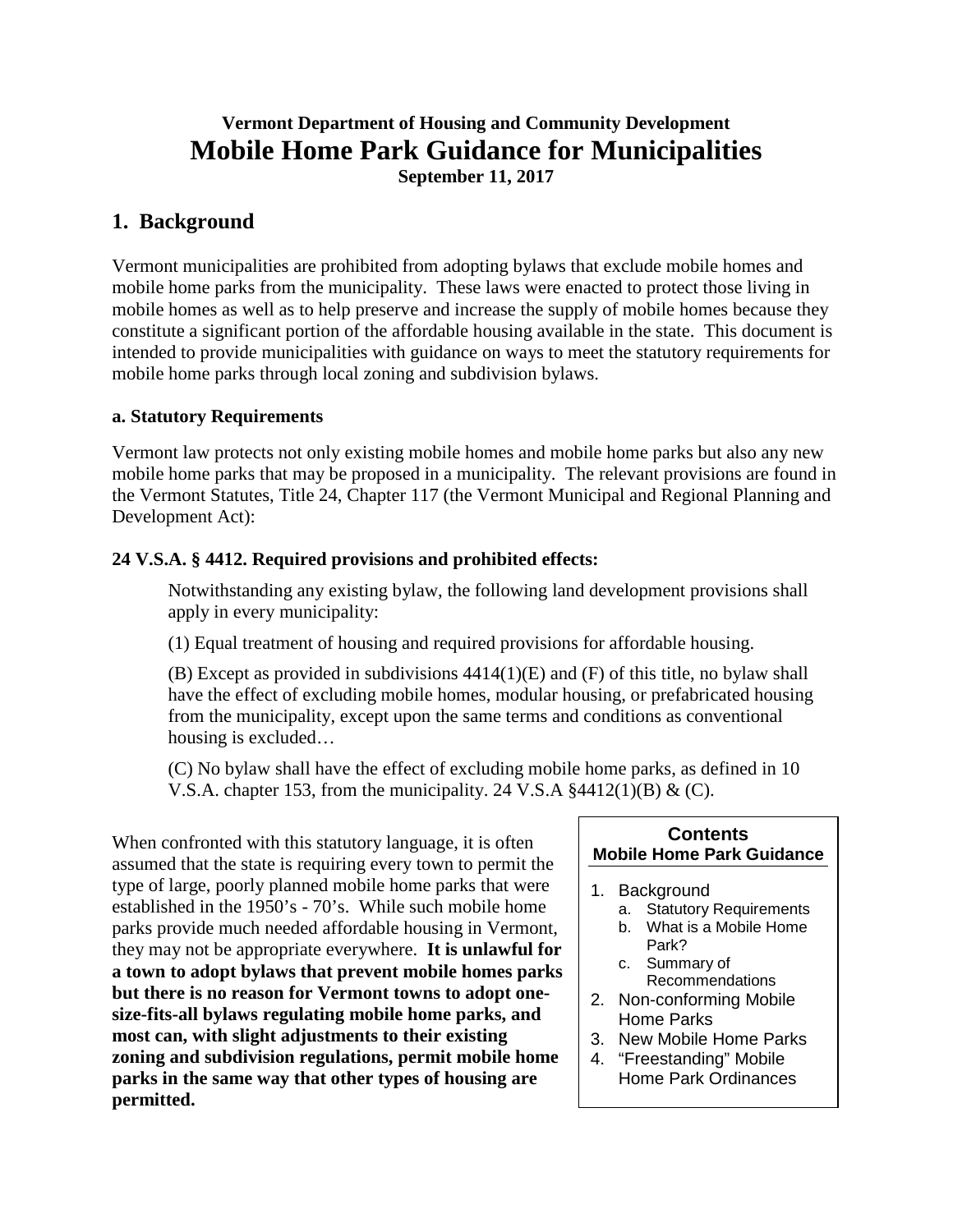Now, **in addition to the protections under Chapter 117**, Act 137 of 2012 amended Vermont's Fair Housing Act (9 V.S.A. § 4503) to add "income" as a protected class for purposes of land use decisions and permitting of housing developments and cross-referenced these anti-discrimination provisions in **§** 4412(1). The primary intent behind these provisions is to protect affordable housing developments from unlawful discrimination during the permitting process.

(A) No bylaw nor its application by an appropriate municipal panel under this chapter shall have the effect of excluding housing that meets the needs of the population as determined in the housing element of its municipal plan as required under subdivision  $4382(a)(10)$  of this title or the effect of discriminating in the permitting of housing as specified in 9 V.S.A. § 4503.

Since mobile home parks are predominantly occupied by lower income households, a municipality should not base permitting decisions on the incomes of their potential residents.

## **b. What is a Mobile Home Park?**

"Mobile home park" is defined in Title 10, Chapter 153, a statute that deals with a broad range of mobile home park issues such as the rights of leaseholders, eviction procedures, and park owner obligations. (See Appendix A, "Mobile Home Park Primer" written by DHCD's mobile home park staff.)

**"Mobile home park"** means any parcel or contiguous lots of land under common ownership or control on which are sited, or which is designed, laid out or adapted to accommodate, more than two mobile homes. A parcel or contiguous lots owned by agricultural employers providing up to four mobile homes for use by full-time workers or employees, and a parcel or contiguous lots used solely on a seasonal basis for vacation or recreational mobile homes shall not be considered a mobile home park. *10 V.S.A. §6201 (2), further clarified in the Housing Division Rules, Part 1, Mobile Home Parks, Section 2.10.*

In other words, a mobile home park refers to three or more mobile homes located on a parcel or parcels of land under common ownership for non-agricultural, non-recreational purposes. **Vermont Mobile Home Park** 

"Mobile home" is defined in the same section of statute and in effect means all 'HUD Code' homes built since 1976 and 'trailer houses' constructed in the same manner before the HUD Code was enacted. Therefore; "manufactured home" and "mobile home" are used interchangeably.

> (1) **"Mobile home"** means a structure or type of manufactured home that is built on a permanent chassis and is designed to be used as a dwelling with or without a permanent foundation when connected to the required utilities, including the plumbing, heating, cooling, and electrical systems contained in the structure, and is:

(A) transportable in one or more sections; and

# **Facts**

- $\blacksquare$  In 2016, Vermont had 241 mobile home parks with a total of 7,106 lots. This equals approximately 3% of all housing units in the State.
- Half of the State's MHPs have 15 or fewer lots and two-thirds were created before most of the State's environmental regulations in the early 70's.
- 95% of Vermont's mobile home parks are more than 25 years old.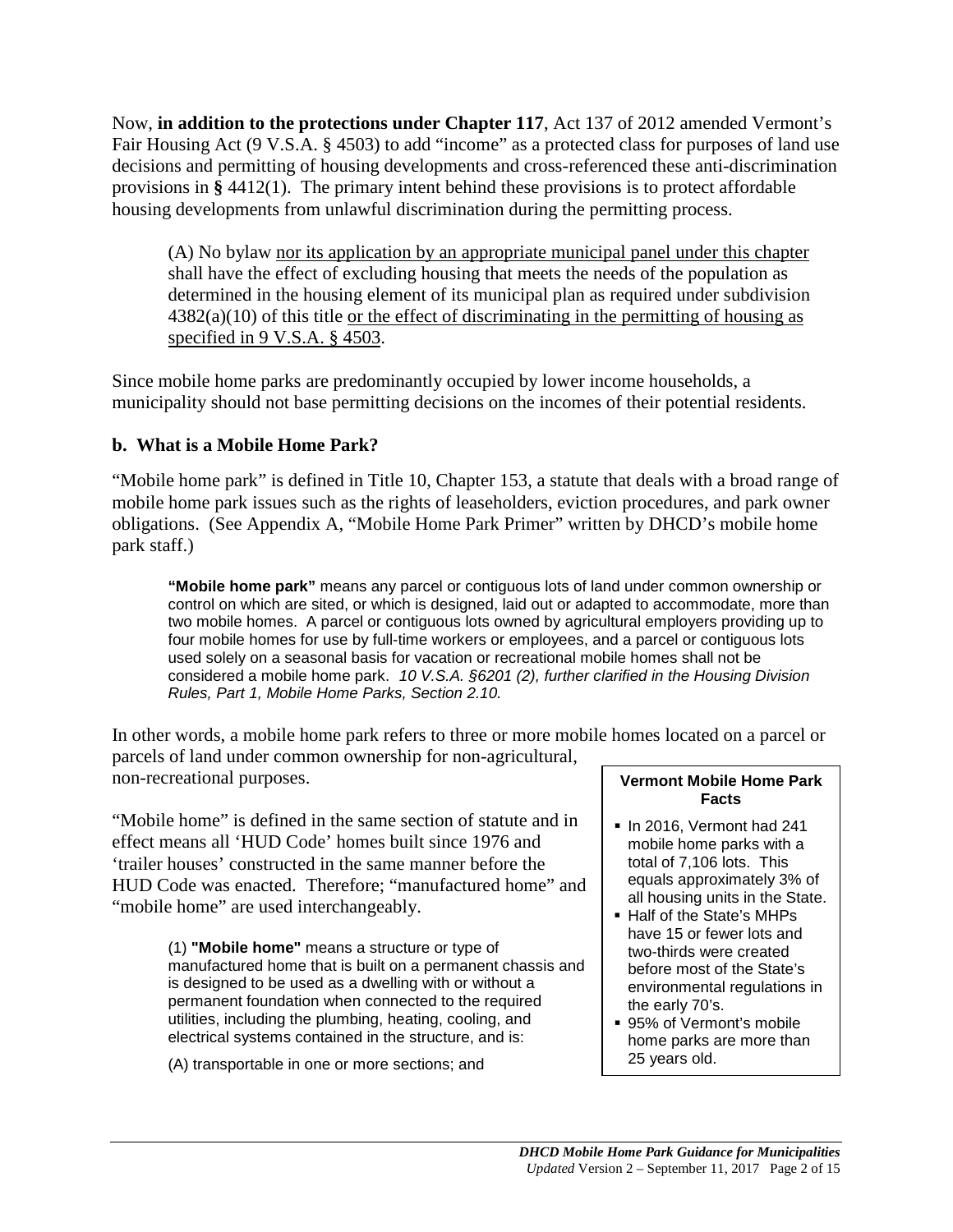(B) at least eight feet wide or 40 feet long or when erected has at least 320 square feet or if the structure was constructed prior to June 15, 1976, at least eight feet wide or 32 feet long; or

(C) any structure that meets all the requirements of this subdivision except for the size requirements and for which the manufacturer voluntarily files a certification required by the U.S. Department of Housing and Urban Development and complies with the construction and standards established under Title 42 of the U.S. Code. 10 V.S.A. §6201(1).

Mobile homes are thus defined as permanent residences, not recreational vehicles, which can be moved on their own wheels in one piece or in separate, multiple parts. The wheels may be removed once the home is placed but the chassis will remain permanently. Contemporary mobile homes are available in multi-section styles that can be hard to distinguish from other types of housing construction. The presence of the permanent chassis is what separates mobile homes from the wide range of modular and factory-built housing available today.

## **c. Recommendations for Local Regulation of Mobile Home Parks**

DHCD's recommendations to municipalities on updating mobile home park bylaws are summarized in the following four points.

- Remove any reference to the Agency of Natural Resources (ANR) Mobile Home Park Permit requirements (formerly 10 V.S.A. §§6231-6235). This reference should be eliminated because the ANR Mobile Home Park Permit no longer exists. All residential development is required to meet the same statewide Potable Water Supply and Wastewater Disposal Permit requirements now found in 10 V.S.A., Chapter 64, §§1971-1980.
- Address pre-existing (non-conforming) mobile home parks separately from new mobile home parks. If adopting site specific standards for reviewing specific mobile home sites, adopt standards based on the actual dimensions and constraints found in the existing mobile home parks in your town. (See discussion in Section 2 below).
- Allow for new mobile home parks by including mobile home parks in a broader class of multiunit development types permitted by the town and apply review standards on the same terms and conditions as other types of multiunit housing. (See discussion in Section 3 below.)
- Do not apply any "freestanding" mobile home park ordinance (review of mobile home parks by the Select board) as the enabling statute for these ordinances, 24 V.S.A. Ch. 61 §§ 2231- 2232, was repealed by the Legislature in Act 120 of 2008 requiring them to be phased out by July 1, 2010, and replace these with up-to-date mobile home park bylaws enabled through Ch. 117. (See discussion in Section 4 below.)

# **2. Regulating Preexisting, Non-conforming Mobile Home Parks**

*(If there are no existing mobile home parks in your municipality, please skip to Section 3.)*

## **a. What is a Pre-existing Nonconforming Mobile Home Park?**

A mobile home park is considered a nonconforming use when the park does not conform to current bylaws but did conform to all applicable laws, ordinances, or regulations prior to the enactment of the current bylaws. These preexisting nonconforming uses are considered "grandfathered," or exempt, from current zoning requirements and may continue to exist and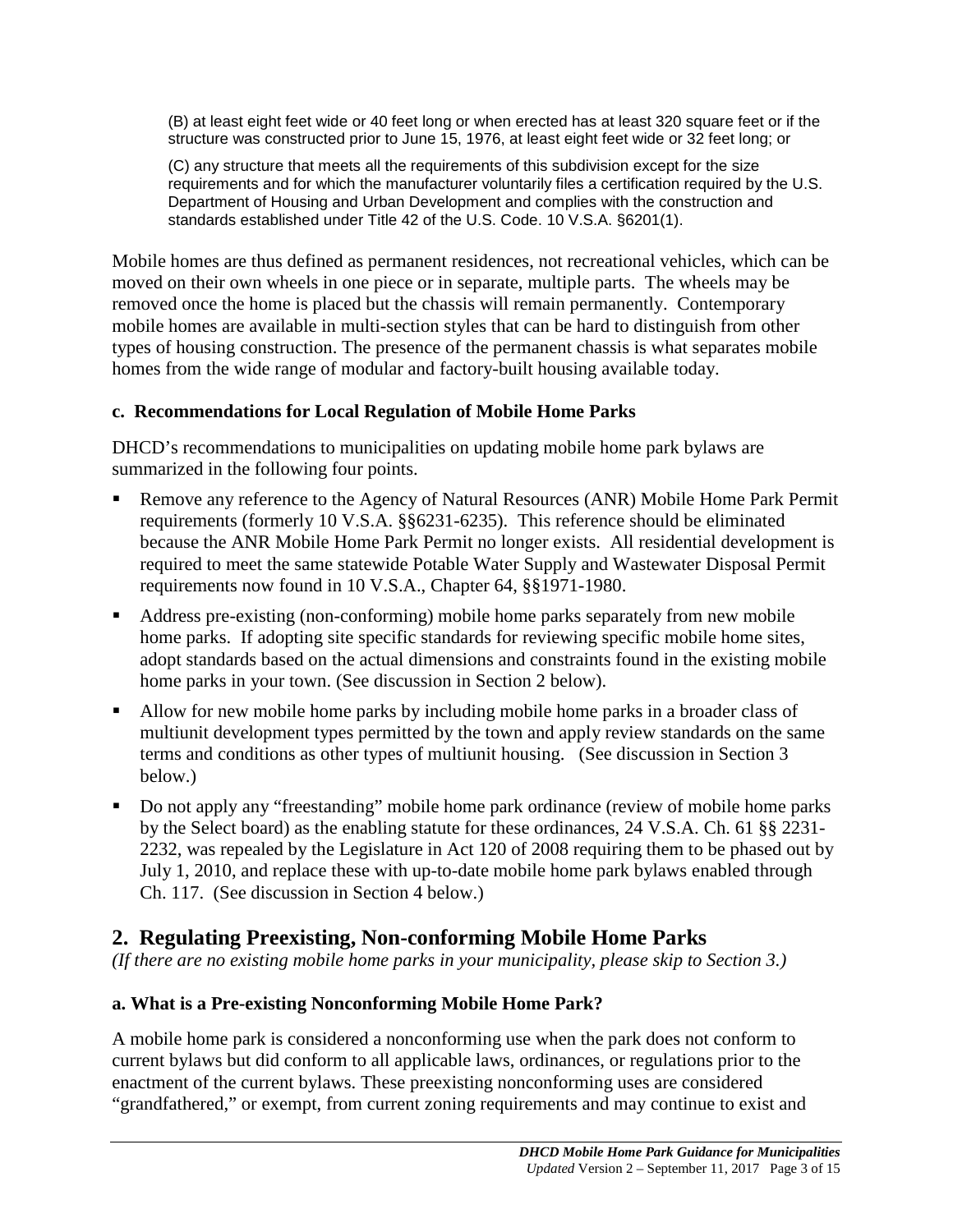operate subject to a town's bylaw provisions regarding nonconformities and any specific site standards authorized by 24 V.S.A. § 4412(1)(B).

### **b. What Statute Authorizes the Regulation of Nonconforming Uses?**

Title 24, Chapter 117 of the Vermont Statutes Annotated now requires municipalities to define how nonconformities will be regulated.<sup>[1](#page-3-0)</sup> Prior to the 2004 Chapter 117 amendments, municipalities had been permitted to adopt bylaw provisions regulating nonconformities, but now municipalities *must* adopt such bylaw provisions. Specifically, municipalities may regulate and prohibit the expansion and undue perpetuation of nonconformities by specifying: the time period that constitutes abandonment or discontinuance, so long as the period is at least six (6) months; the extent to which the nonconformity can be repaired or maintained; the extent to which the nonconformity can be changed or expanded; the circumstances when the nonconformity can be rebuilt; and the conditions regulating the relocation or enlargement of the nonconformity.[2](#page-3-1)

## **c. To What Extent Can Nonconforming Mobile Home Parks Be Regulated?**

The Mobile Home Park as a Whole, and Not Individual Lots, Must Be Considered the Nonconformity. Generally, nonconforming mobile home parks can be regulated in the same manner as other nonconforming uses. However, there are additional statutory requirements supplementing the general nonconforming provisions referred to above that specifically apply to nonconforming mobile home parks. These requirements were added by the recent Chapter 117 amendments as follows:

If a mobile home park, as defined in 10 V.S.A. chapter 153, is a nonconformity pursuant to a municipality's bylaws, the entire mobile home park shall be treated as a nonconformity under those bylaws, and individual lots within the mobile home park shall in no event be considered nonconformities. Unless the bylaws provide specific standards as described in subdivision  $(1)(B)$  of this section, where a mobile home park is a nonconformity under bylaws, its status regarding conformance or nonconformance shall apply to the parcel as a whole, and not to any individual mobile home lot within the park. An individual mobile home lot that is vacated shall not be considered a discontinuance or abandonment of a nonconformity*. 24 V.S.A. § 4412(7)(B)*.

This provision means that if a mobile home park is a nonconforming use, the entire mobile home park must be treated as the nonconformity, and not the individual lots. This effectively allows mobile homes within the park to be rebuilt, replaced, enlarged and repaired without being impaired by the limitations placed on nonconformities for such activities.

This provision also protects the nonconforming status of a mobile home park and the individual lots within a nonconforming mobile home park, from being deemed abandoned or extinguished when a lot is vacated. This is a departure from the traditional way nonconformities are dealt with. Under this section, mobile home parks in their entirety, and not just individual lots, must be abandoned in order for the mobile home park to lose its nonconforming status. Without this provision an individual lot would lose its nonconforming status due to abandonment, would be subject to current zoning bylaws, and could not continue to be used as a mobile home lot.

<span id="page-3-0"></span> $1$  24 V.S.A. § 4412(7) (2004).

<span id="page-3-1"></span> $2$  24 V.S.A. § 4412(7)(A)(i)-(vi).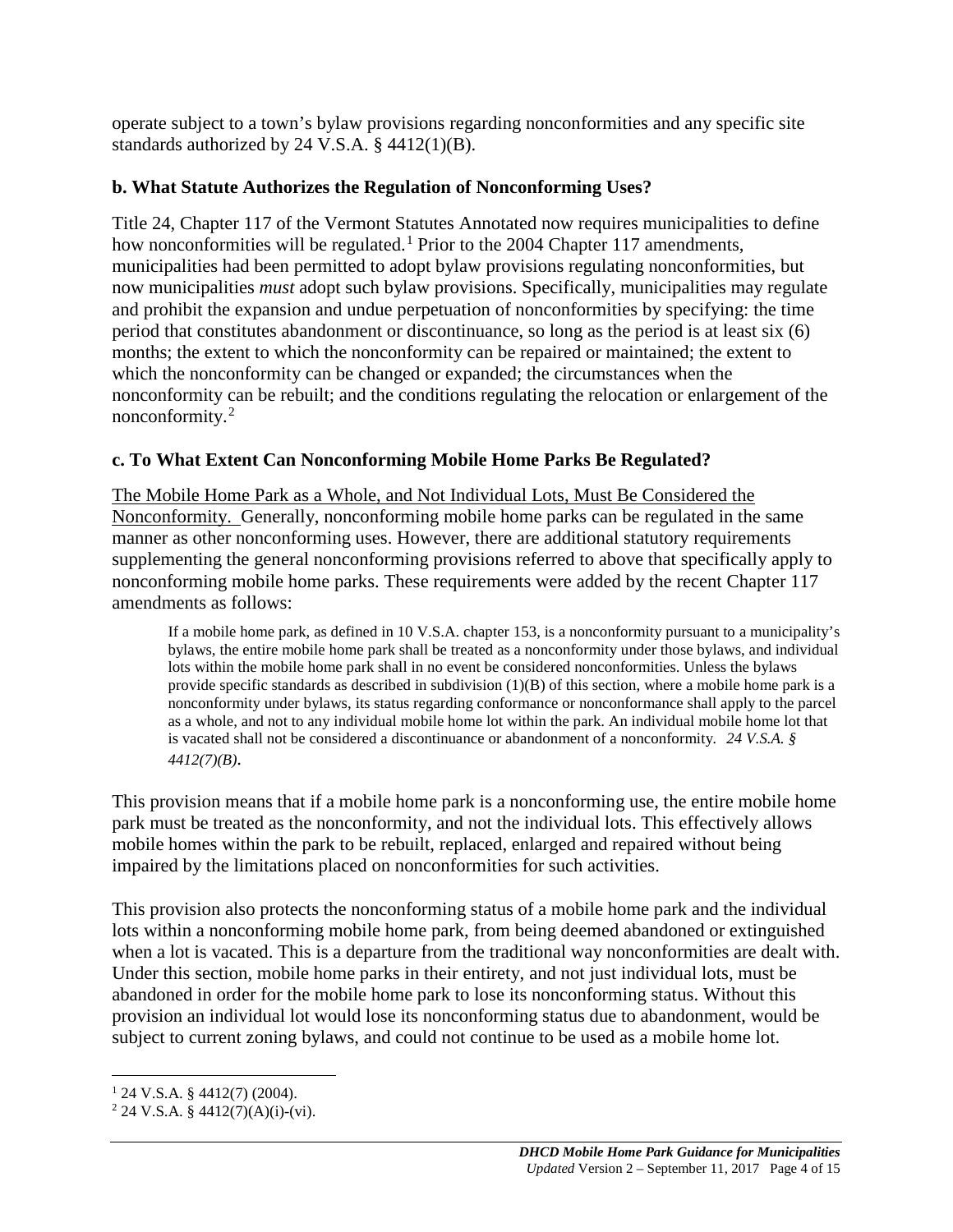#### **d. New Placement or Replacement of Mobile Home on Existing Mobile Home Lot**

#### Specific Site Standards Can Be Applied to Individual Lots Within Pre-existing

Nonconforming Mobile Home Parks. The 2004 Chapter 117 amendments also enable municipalities to adopt specific site standards for individual lots in preexisting mobile home parks.<sup>[3](#page-4-0)</sup> Specific site standards can be used to regulate the distances between structures and "other standards necessary to ensure public health, safety, and welfare," provided that these standards do not have the effect of prohibiting the replacement of mobile homes on existing lots. This allows municipalities to establish bylaws that regulate specific features of individual sites within a mobile home park such as lot coverage, minimum setbacks, side yards, height, accessory structures, and parking. **Any such dimensional requirements should be linked to health and safety issues such as adequate space for entry, air circulation and ensuring that the replacement unit, does not obstruct access or utilities**. (See Appendix B for examples of bylaw language with site specific standards for the replacement of mobile homes in mobile home parks.)

That said; **the ability to apply specific site standards to occupied lots within a mobile home park may be limited because zoning bylaws cannot operate retroactively to deprive someone the use of their land**. As a result, specific site standards, such as side yards and setbacks, that could not be complied with by a mobile home located on a lot prior to the adoption of the specific site standards could only be applied when the mobile home lot is vacated, and then reoccupied by a new mobile home. Even when a new mobile home does reoccupy the lot, the specific site standards cannot "have the effect of prohibiting the replacement of mobile homes on existing lots." This means that if the existing lot with the new mobile home placed on it does not conform to the specific site standards, the standards to the extent that they functionally prohibit the replacement of the mobile home could be challenged by the lot owner. Modern mobile homes are often larger in size than the older mobile homes they are replacing.

When developing specific site standards municipalities should ensure that they are not so restrictive as to have the effect of prohibiting the replacement of older homes with newer mobile homes and can be complied with by the mobile home parks in their community.

#### **ANR Mobile Home Park Regulations**

The Vermont Agency of Natural Resources' (ANR) on-site wastewater disposal regulations included detailed site design standards for mobile home parks until those rules were overhauled in 2002, at which time the mobile home park standards were eliminated. Many towns adopted the Agency's standards by reference in their zoning bylaws.

Any zoning regulations that refer to the ANR Mobile Home Park Permit requirements (formerly 10 VSA §6231-6235) should be updated as those standards no longer apply. Municipalities wanting to regulate mobile home park density, site design, and related provisions should develop updated and appropriate standards that that meet the town's specific goals.

<span id="page-4-0"></span><sup>&</sup>lt;sup>3</sup> "A municipality may establish specific site standards in the bylaws to regulated individual sites within preexisting mobile home parks with regard to distances between structures and other standards as necessary to ensure public health, safety, and welfare, provided that standard do not have the effect of prohibiting the placement of mobile homes on existing lots." 24 V.S.A.  $\S$  4412(1)(B).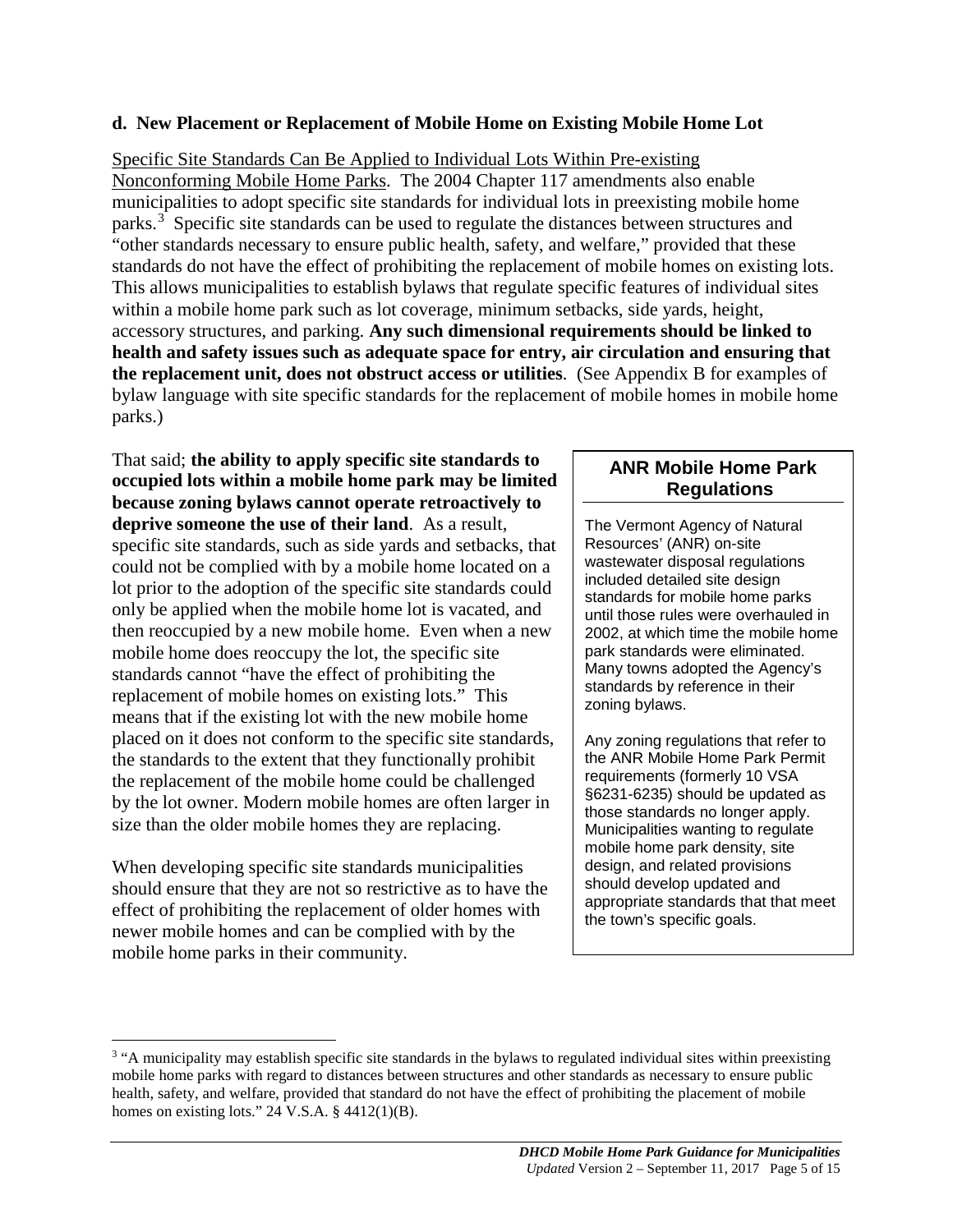Municipalities may also choose to define the circumstances under which pre-existing mobile home parks can be expanded. In the case of a request to expand the park, the municipality could rely on the criteria it has adopted for the expansion of all non-conformities per 24 V.S.A. §4412 (7)(A). If there are special circumstances for expanding mobile home parks, municipalities may adopt criteria especially for the expansion of non-conforming mobile home parks. The criteria *might* include:

- allowing for expansion of up to 10% increase in the number of units and/or lot-coverage;
- meeting all applicable infrastructure and development review standards for new development;
- **meeting the setbacks and other dimensional requirements for the park as a whole.**

In summary, municipalities have several regulatory options when dealing with preexisting mobile home parks including the following. [4](#page-5-0)

- Adopt specific site standards that can be applied to individual lots prospectively.
- Simply regulate mobile home parks as a whole the same way all other nonconformities are regulated and not regulate individual lots. Treating mobile home parks in a similar manner as other nonconformities could eliminate duplicative development standards and procedures, and would allow the use of individual lots to be regulated internally by the mobile home park owner through the use of lease conditions.<sup>[5](#page-5-1)</sup>

# **3. Permitting New Mobile Home Parks**

Under the definitions provided in Section 1, "mobile home park" could refer to many different types of housing development in Vermont. Some examples might include:

- A large development of single- and doublewide mobile homes with a network of roads; the development serviced by the entity owning the land and running the park for profit – the type of development we would all recognize as a "mobile home park."
- A new development of tree-lined lanes with a variety of freestanding, affordable units including three or more that meet the definition of a mobile home. The underlying land is owned cooperatively by the individual unit owners and services provided through an organization created by cooperative agreement of the owners.[6](#page-5-2)
- An informal mobile home park with as few as three mobile home units located on land owned by one of the residents with the other units occupied by extended family members, renters or lessees. The resident owning the land could be responsible for providing basic services as well as meeting any permitting and licensing requirements.

<span id="page-5-0"></span> <sup>4</sup> Municipalities should carefully consider the extent of needed regulation. For example, will regulations be limited to factors that impact the exterior of the mobile home park, such as landscaping buffers around the perimeter of the mobile home park and setbacks from public ways, or is a more detailed level of regulation necessary to address factors impacting conditions on the interior of the mobile home park, such as distances between buildings and setbacks from private rights of way. Factors such as necessity and the availability of administrative and enforcement resources should be considered in deciding the extent to which preexisting nonconforming mobile home parks should be regulated.

<span id="page-5-1"></span><sup>5</sup> "[Park residents] shall not create or contribute to the noncompliance of the premises with any applicable provisions of building, environmental or housing and health regulations" 10 V.S.A. §6261.

<span id="page-5-2"></span><sup>6</sup> MHPs with a condominium ownership structure do not meet the definition for MHPs in Vermont Statutes. MHPs with a cooperative ownership structure (common ownership) are protected by all statutes governing MHPs.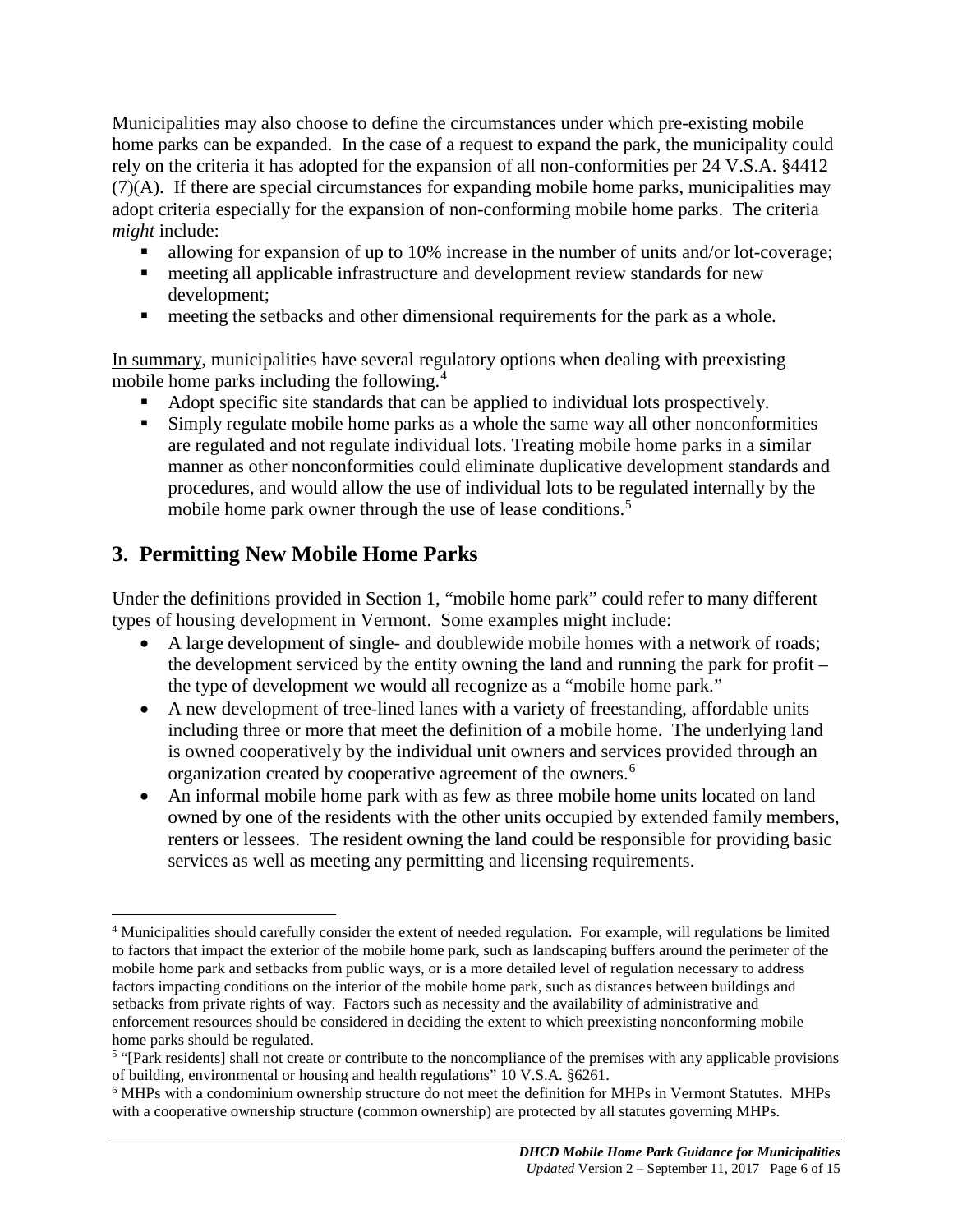In short, municipalities do not need to be constrained by pre-conceived notions of a mobile home park to meet the statutory mobile home park requirements. While the State of Vermont has an interest in maintaining and improving the supply of affordable housing and thus prohibits municipalities from using zoning bylaws to prevent development of mobile home parks, towns can treat new mobile home parks in the same way as other types of housing projects in terms of density and development review standards. The goal is for every town to take reasonable, nondiscriminatory measures to accommodate mobile home parks and other types of housing that will help increase the supply of decent affordable housing, in a way that fits the community context.

Local bylaws commonly contain language specifically addressing mobile home parks. A review of randomly selected municipal zoning regulations that contain such provisions suggest they are derived from legislation and regulations dating from the 1950's and 1970's. Unless they were updated recently, these standards tend to perpetuate the outdated development scheme of largescale, poorly designed mobile home parks. They generally fail to effectively address the special issues regarding pre-existing non-conforming mobile home parks discussed above. Outdated, and ineffectual mobile home park standards do not help communities meet the increasing need for affordable housing in Vermont municipalities today.[7](#page-6-0)

Mobile home parks in 21<sup>st</sup> Century Vermont can be very different from those developed in the mid-20<sup>th</sup> century. In small towns with limited infrastructure and administrative capacity, allowing 3-4 unit mobile home parks may be useful in helping to create new affordable housing<sup>[8](#page-6-1)</sup> options. In larger municipalities, cooperatively-owned and -managed mobile home parks could provide housing options for young families and the swelling numbers of elders needing affordable homes in the near future. **The key to avoiding the problems associated with existing mobile home parks is to ensure that the parks, regardless of size, are well-designed and have a management structure that is able to properly maintain the park's infrastructure and services.** 

## **a. Options for Permitting New Mobile Home Parks**

Municipalities can choose from a wide range of techniques for permitting mobile home parks. The strategies chosen should reflect the goals of the municipality as expressed in the municipal plan. Every municipal plan is required to address housing including low and moderate income housing needs per 24 V.S.A. § 4389 (a)(10). When writing or updating a plan, each municipality should consider what types of housing are needed in the municipality and craft goals and strategies that will address the housing needs while furthering other municipal goals.

<span id="page-6-0"></span><sup>&</sup>lt;sup>7</sup> A review of a random sample municipal bylaws contains standards for setbacks from public roads, setbacks from private roads, private road widths, landscaping and buffers, minimum lot sizes, lot coverage areas, and number of accessory structures and percentage of floor area of mobile homes. Minimum lot sizes of at least 8,000 square feet (approximately 5 lots per acre) appear to originate from ANR's Chapter 1, Subchapter 6 of the Environmental Protection Rules and former 10 V.S.A. Chapter 153, Sections 6232-6235, repealed in 2001. Common provisions include minimum park sizes of 5 acres, and maximum sizes of 20 acres; at least 15 feet between each structure (Env. Rules; MHP Ordinance statute); and off-street parking requirements (1-2 spaces). While these may be appropriate in some situations, municipalities should craft standards that would result in mobile home parks suited to the community.

<span id="page-6-1"></span><sup>8</sup> Affordable Housing is defined in 24 V.S.A. Section 4303.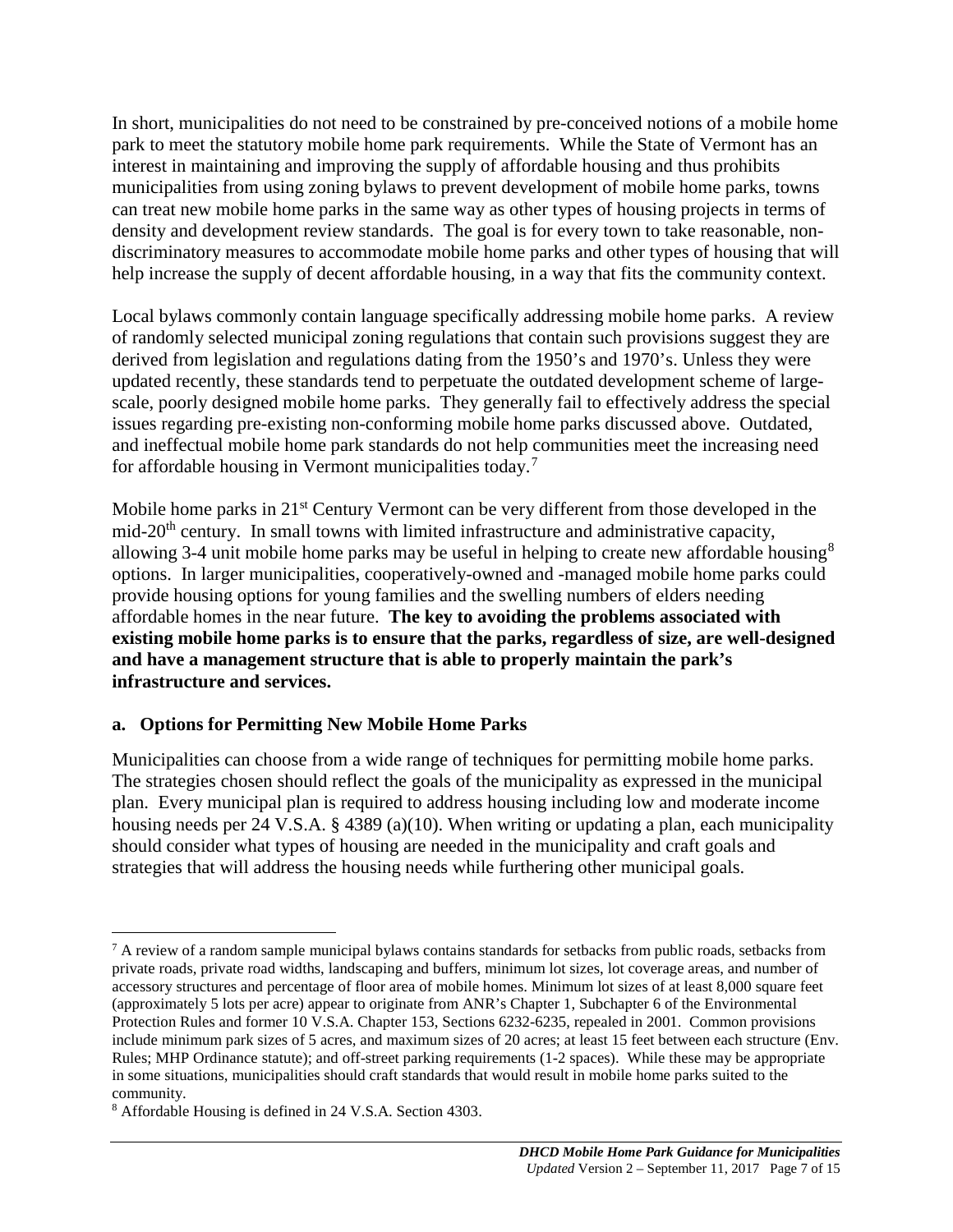A variety of bylaw provisions can be considered for implementing housing goals in general and to address the need to provide for mobile home parks in particular. Assuming provisions for preexisting mobile home parks are addressed separately as recommended above, the following examples of bylaw provisions can avoid having the effect of excluding new mobile home parks while meeting local standards for new development.

Permitting Mobile Home Parks in a Broader Housing Category – Many towns have chosen to define mobile home parks as a specific use, most often subject to conditional use review, including specific standards for approving new mobile home parks and generally designating densities for mobile home parks at higher densities than for other housing types. While this is theoretically intended to help increase the supply of affordable housing, in reality, few new mobile home parks of any size have actually been approved in Vermont in recent years and the supply of necessary affordable housing remains critically low.

In order to make a wide range of affordable housing options available and attractive to communities and developers, DHCD encourages municipalities to adopt bylaws that permit a variety of housing types in the municipality, with options beyond those typically allowed in local zoning. The concept of increasing the variety of housing types was reinforced in the 2004 Chapter 117 changes, through expanding the requirements for accessory apartments and requiring all municipalities with zoning to provide for "multiunit" or "multifamily dwellings" somewhere in the municipality.<sup>[9](#page-7-0)</sup> Multiunit and multifamily dwellings are generally defined as owned or rented units in buildings with 3 or more units and many bylaws specify that such units be attached in one structure like an apartment building, but it is up to each municipality to decide how strictly to define these terms.

Municipalities are free to broaden the interpretation of multifamily or multiunit dwellings to include free-standing units on commonly-owned land or land under single ownership. A broad definition including freestanding, single family units could be used to permit a variety of housing projects, from the redevelopment of an underused farmstead - allowing multiple units in a renovated barn and other farm buildings, to infill development of cottage-type housing in a village, or to permit a mobile home park. Where common facilities for the housing units are needed to serve a multiunit development, such as a laundry building, administrative office or recreational facilities, these should be recognized and allowed as a part of multiunit developments over a certain size.

Standards for Review of Multiunit Housing and/or Mobile Home Parks **-** Whether reviewing reuse of existing buildings or construction or installation of new units, including mobile homes, the main issues of concern for the municipality are essentially the same. The community needs to know that the development will be served by adequate infrastructure, that impacts on the natural and cultural resources are addressed, and that a management structure is in place that will maintain the common facilities such as roads and landscaping. Such standards may be applied in any of development review options discussed below.

The intensity of any multifamily development should be defined according to the town's housing needs and the land use goals of the community. Density can be defined as the number of units

<span id="page-7-0"></span> $9$  24 V.S.A. §4412(1)(D)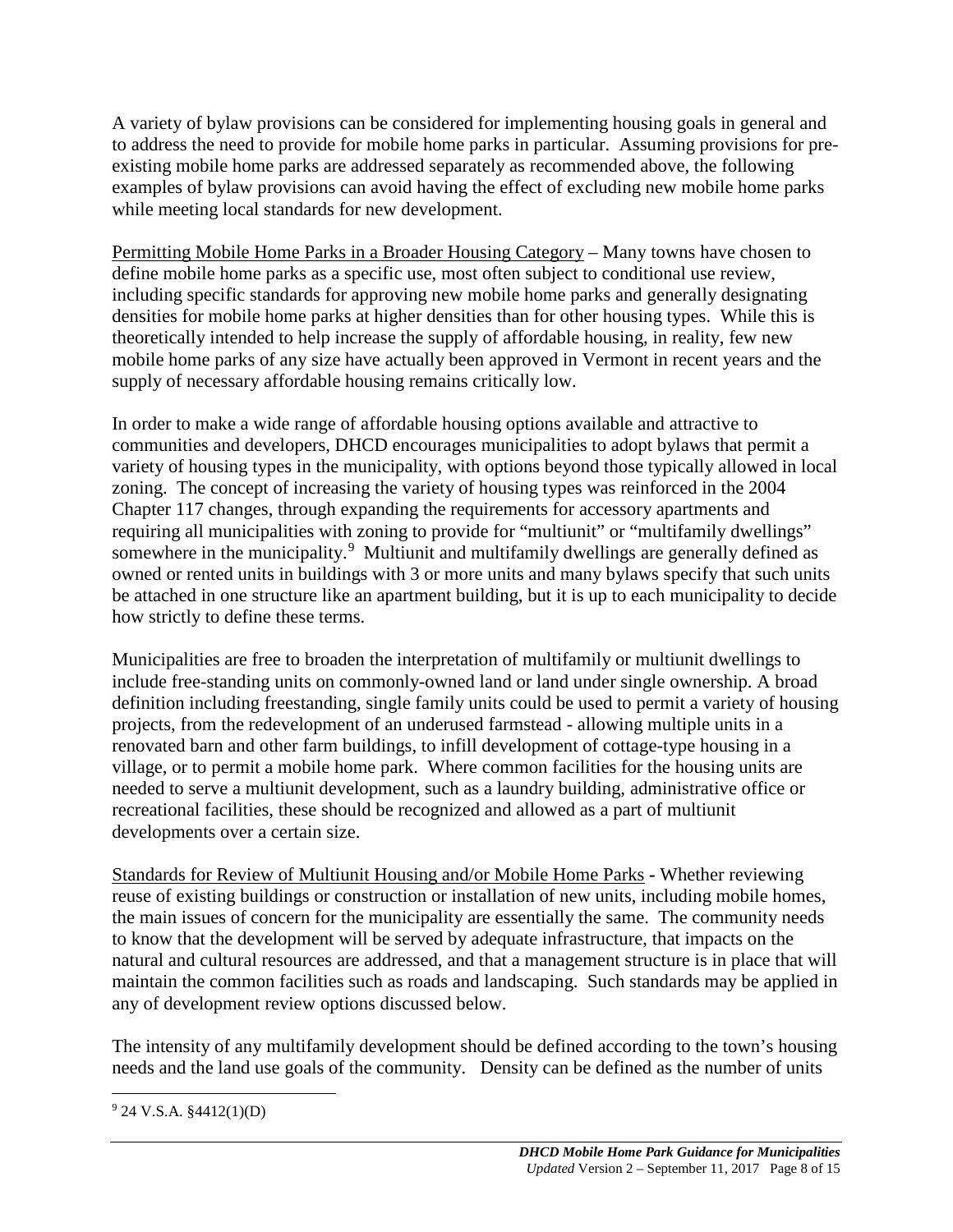per acre in the dimensional standards of the zoning bylaw or can be addressed in a special section for multiunit/mobile home park standards that uses setbacks from units and a percentage of land set aside for open space as the mechanisms for defining density. Density bonuses can be granted through Planned Unit Development provisions for projects that offer community benefits such as perpetual affordable housing provisions or additional open space protection.

Site design standards should vary depending on the district. For instance in a village, concerns for impacts on neighboring properties and fitting in with the historic patterns of development may take precedence, while in a rural district, consideration for proper siting to protect natural resources and scenic views may be the primary concerns. In either situation, multiunit housing projects including mobile home park, if well designed, can be successfully integrated into the community.

While municipalities should be free to apply standards to any proposed development to protect community values, the standards should not be so demanding that they have the effect of excluding mobile home parks and other types of affordable housing by making development too expensive or impossible. Unreasonable standards may not be easy to spot but are sometimes found in the types of amenities required for developments (landscaping, lighting, etc.) or might include specifications for infrastructure – such as requiring road design and construction that is better suited to a high-use commuter road than for a small housing development. Including waiver provisions that would enable less expensive options to be approved under certain conditions would be one way for municipalities to maintain high standards for development that can be modified if necessary.

## **b. Types of Development Review for New Mobile Home Parks**

A number of permitting options are available for reviewing multiunit housing development including mobile home parks. Each type of review has a different function but often the requirements overlap and standards for review of multiunit housing can be similar for all. They are enabled by statute and listed in 24 V.S.A. §4460(e), and include Conditional Use Review, Site Plan Review, Subdivision Review, Planned Unit Development (PUD) Review, and/or Design and Historic District Review. Municipalities may determine which of these should apply to the review of mobile home parks but should carefully consider whether the standards and review process would "have the effect of excluding" mobile home parks."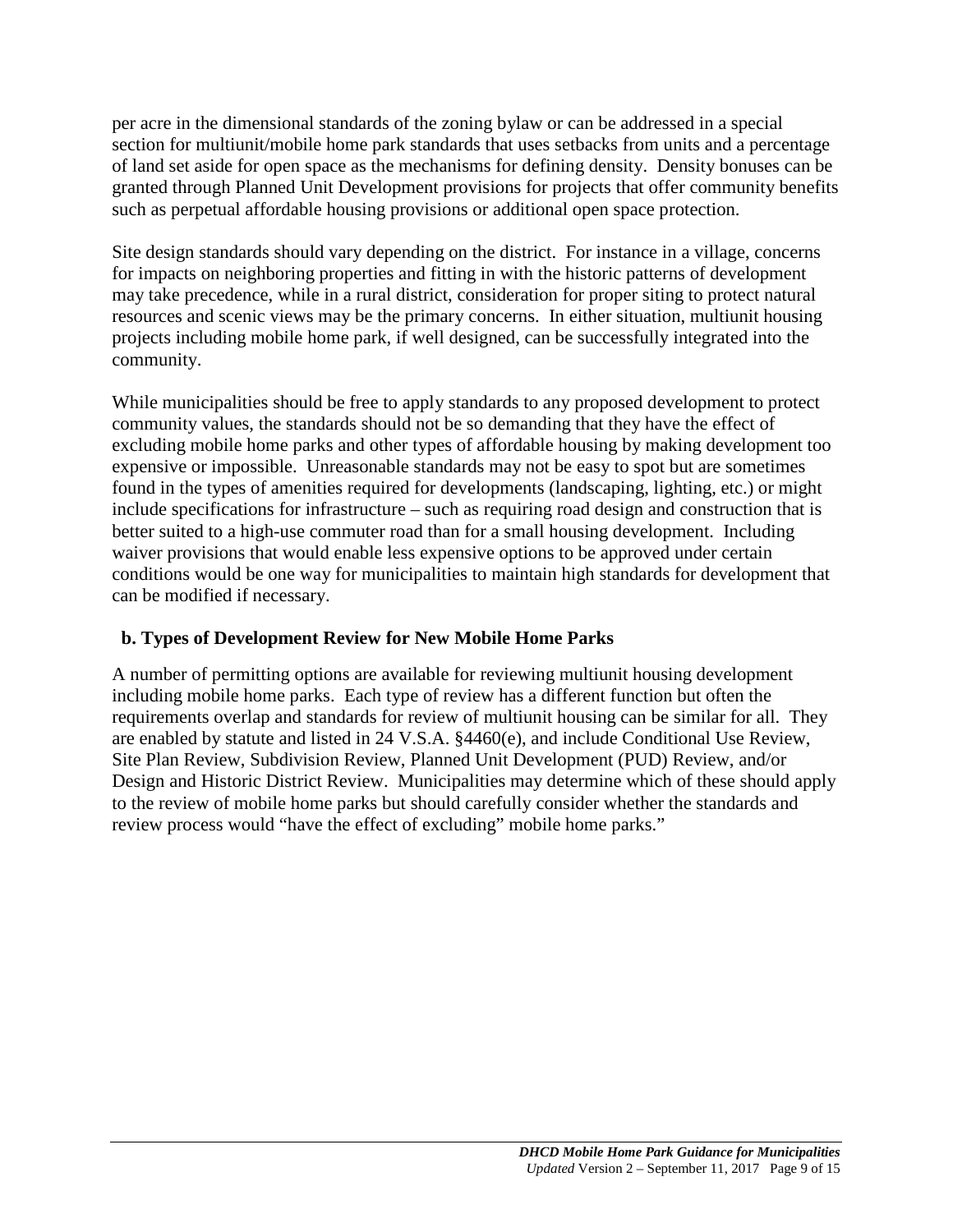| <b>DEVELOPMENT REVIEW OPTIONS</b><br>For New Mobile Home Parks (MHPs) and Other Types of Multiunit Housing Development |                                                                                                                                                                                                                                                                                                                                                                                                                  |                                                                                                                                                                                                                                                                                           |                                                                                                                                                                                                                                                                                                                |
|------------------------------------------------------------------------------------------------------------------------|------------------------------------------------------------------------------------------------------------------------------------------------------------------------------------------------------------------------------------------------------------------------------------------------------------------------------------------------------------------------------------------------------------------|-------------------------------------------------------------------------------------------------------------------------------------------------------------------------------------------------------------------------------------------------------------------------------------------|----------------------------------------------------------------------------------------------------------------------------------------------------------------------------------------------------------------------------------------------------------------------------------------------------------------|
|                                                                                                                        |                                                                                                                                                                                                                                                                                                                                                                                                                  | Has the effect of Excluding MHPs?                                                                                                                                                                                                                                                         |                                                                                                                                                                                                                                                                                                                |
| <b>Review</b>                                                                                                          | <b>Considerations</b>                                                                                                                                                                                                                                                                                                                                                                                            | <b>YES</b>                                                                                                                                                                                                                                                                                | <b>NO</b>                                                                                                                                                                                                                                                                                                      |
| <b>Process</b>                                                                                                         |                                                                                                                                                                                                                                                                                                                                                                                                                  |                                                                                                                                                                                                                                                                                           |                                                                                                                                                                                                                                                                                                                |
| <b>Site Plan</b><br><b>Review</b>                                                                                      | Apply to permitted uses - MHP or<br>broader category such as multiunit<br>housing. Usually a 1-step review<br>process with simplified notice<br>procedures. Should include review<br>standards addressing management<br>of common facilities.                                                                                                                                                                    | Overly restrictive review<br>standards or those that require<br>excessively expensive<br>compliance should be avoided.                                                                                                                                                                    | Focus of review is on the<br>design of the development and<br>not the use. Review standards<br>should address community<br>concerns as expressed in the<br>municipal plan.                                                                                                                                     |
| <b>Conditional</b><br><b>Use Review</b>                                                                                | Most common approach to zoning<br>MHPs. Consider designating at least<br>one district where MHPs or multiunit<br>housing is permitted. If Conditional<br>Use as well as Site Plan Review or<br>other reviews are required for any<br>projects, combine the review process.<br>Full notice procedures required for<br>conditional use review.                                                                     | Bias against MHPs may<br>prevent fair review of use.<br>Option of permitting MHPs or<br>multiunit housing only as<br>conditional use may be<br>exclusionary if such uses are<br>routinely denied or decisions<br>made only on subjective<br>"character of the<br>neighborhood" standards. | If review rigorously seeks to<br>apply the town plan goals in<br>determining if there is an<br>undue adverse effect on<br>neighborhood character and<br>standards for review are<br>reasonable, exclusionary<br>effect may be avoided.                                                                         |
| <b>Subdivision</b><br><b>Review</b>                                                                                    | Bylaw may require that multiunit<br>housing be subject to subdivision<br>review even if new lots are not<br>created. (Mobile home park "lots"<br>should not be considered subdivided<br>lots.) Usually a 2 or 3-step review<br>process with full notice. Should<br>include review standards addressing<br>management of common facilities.                                                                       | Overly restrictive review<br>standards or those that require<br>excessively expensive<br>compliance should be avoided.                                                                                                                                                                    | Focus of review is on the<br>design and impact of the<br>development and not the use.<br>Review standards should<br>address community concerns<br>as expressed in the municipal<br>plan.                                                                                                                       |
| <b>Planned Unit</b><br><b>Development</b><br>(PUD)                                                                     | PUDs offer only way to permit<br>multiple units on a lot in many bylaws<br>so is often the only mechanism for<br>permitting MHPs. If multiunit housing<br>is permitted by right, PUDs can then<br>be used to offer density bonuses,<br>modification of dimensional<br>requirements and other benefits in<br>return for perpetual affordability<br>clauses, enhanced site design and<br>other community benefits. | Relying on PUD approval as<br>only way to approve MHPs<br>may be exclusionary. PUD<br>approval is granted at the<br>discretion of the<br>board/commission reviewing<br>the project, with ample<br>opportunity for bias against<br>MHPs to enter decision<br>making.                       | Clear standards for the review<br>and granting of zoning<br>modifications, applied<br>consistently, can avoid<br>exclusionary effect. Where<br>multiunit housing/MHPs are<br>otherwise permitted, PUDs<br>may be used to offer added<br>benefits to entice developers<br>and encourage beneficial<br>projects. |
| Design or<br><b>Historic</b><br><b>District</b><br><b>Review</b>                                                       | Normally not applicable to MHPs, but<br>towns adopting design or historic<br>review standards should consider<br>exclusionary effect. In general,<br>design standards that would result in<br>good site plans can be applied<br>through other review processes.                                                                                                                                                  | Design or historic review<br>standards that would prohibit<br>mobile homes (such as<br>minimum building width and<br>roof pitch requirements)<br>should not be applied town-<br>wide.                                                                                                     | Provide for locations that<br>MHPs could reasonably be<br>located within the town,<br>limiting any design standards<br>in such areas to those that<br>regulate site design, not<br>building design.                                                                                                            |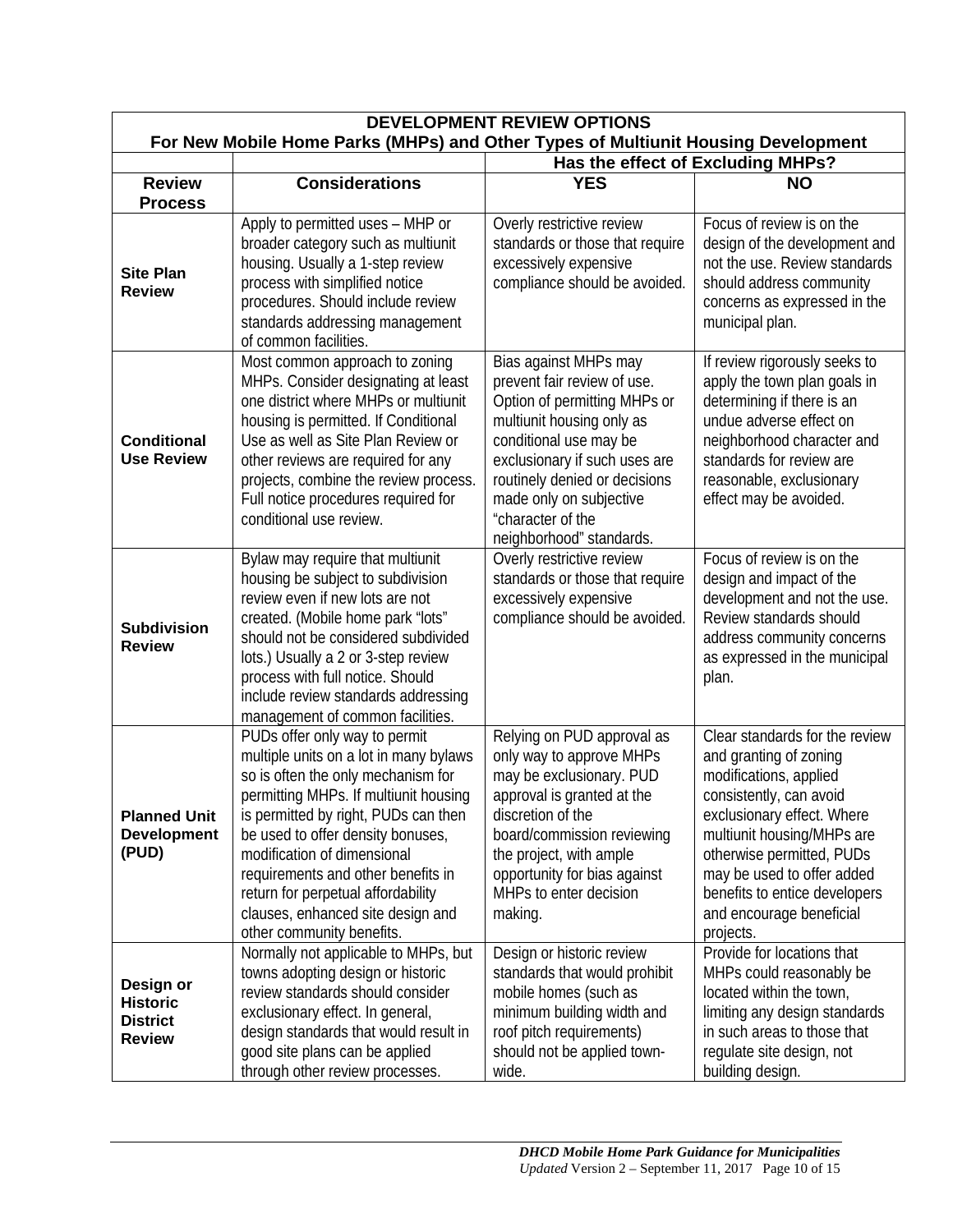# **4. "Freestanding" Mobile Home Park Ordinances**

*(This section only applies to municipalities that adopted a Selectboard Ordinance to regulate the development of mobile home parks)*

Title 24 of the Vermont Statutes contained a provision enacted in 1957 which allowed municipalities to adopt freestanding ordinances to "provide for the regulation and licensing of all parks for trailer coaches and mobile homes." (24 V.S.A. § 2231)

Legislation enacted in 2008 (Act 120) repealed this authorizing statute as of July 1, 2008 and phased out any existing ordinances by July 1, 2010.

If towns are interested in regulating the internal land use of a mobile home park, they are no longer allowed to use this type of freestanding ordinance.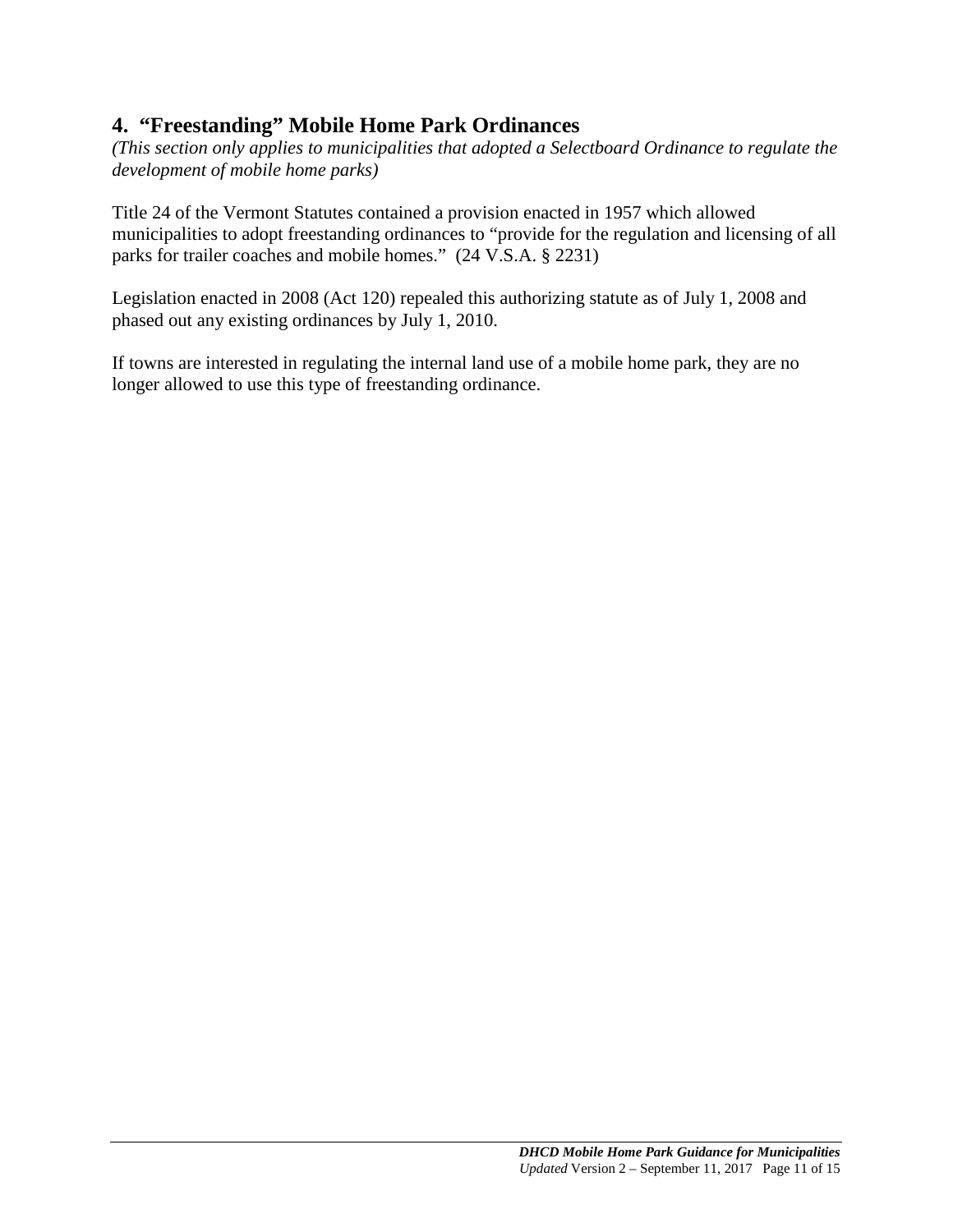Appendix A

# **MOBILE HOME PARK PRIMER for Municipalities**

**What is a mobile home park?** – A mobile home park is any property that has more than two mobile homes or mobile home lots. (There are limited exceptions for agricultural and seasonal uses.) This can include contiguous lots owned by the same person even if each lot has only one mobile home. Whether the mobile homes or just the lots are rented and who resides in the units generally are not factors in determining if a property is a mobile home park pursuant to state law.

**What's the difference between modular and mobile homes?** – Manufactured or mobile homes are built entirely in a factory according to the federal "HUD Code" and have a label certifying them as such. A key feature of manufactured/mobile homes is the fact they are constructed on a steel frame or chassis. Modular homes are constructed in sections off-site according to local or state building codes.

#### **Who regulates mobile home parks?**

- **The Department of Housing and Community Development** administers State laws, and has adopted rules concerning mobile home park leases, rent increases, sale or closure of mobile home parks, and conducts an annual survey of parks. The DHCD has also adopted rules for the warranty of habitability contained in the statute. Pursuant to Act 8 of 2015, DHCD is authorized to enforce the statute in court, impose administrative penalties of up to \$5,000, or refer violations to the Attorney General or State's Attorney.
- **The Agency of Natural Resources** and its departments handle water and wastewater issues in mobile home parks. The Agency requires permits for modification or failure of potable water and wastewater systems regardless of when the mobile home park was built. Mobile home parks that rise to the level of public community water supplies (generally 10 or more lots) are subject to State drinking water requirements contained in the Water Supply Rule. In the past, the Agency issued Mobile Home Park Permits that were concerned with roads, common areas and facilities, lot size and layout etc. but no longer issues such permits.
- **The Department of Public Safety, Fire Prevention Division** has regulatory authority over electrical problems encountered in mobile home parks, specifically the electric service from the meter to the main circuit panel in the home. The Division has jurisdiction over the interior wiring and fire code provisions for rented mobile homes, but not owner occupied units.
- **The Vermont Department of Health**, through the local health officer or board of health, investigates and has authority to prevent, remove or destroy public health hazards including those that may be encountered in a mobile home park. The local health officer can also enforce Department of Health rules including the State Rental Housing Health Code which applies to rented mobile homes and rented individual mobile home lots that are not in a mobile home park.
- **The U.S. Department of Housing and Urban Development (HUD)** is responsible for oversight of manufactured housing in the United States and enforces the "HUD Code" for new manufactured homes sold or purchased or located in Vermont. As of May 1, 2016, anyone installing a new manufactured home is required to be licensed by HUD, and have the installation inspected by a qualified inspector to ensure that the installation and foundation complies with HUD's regulations. HUD also administers a consumer complaint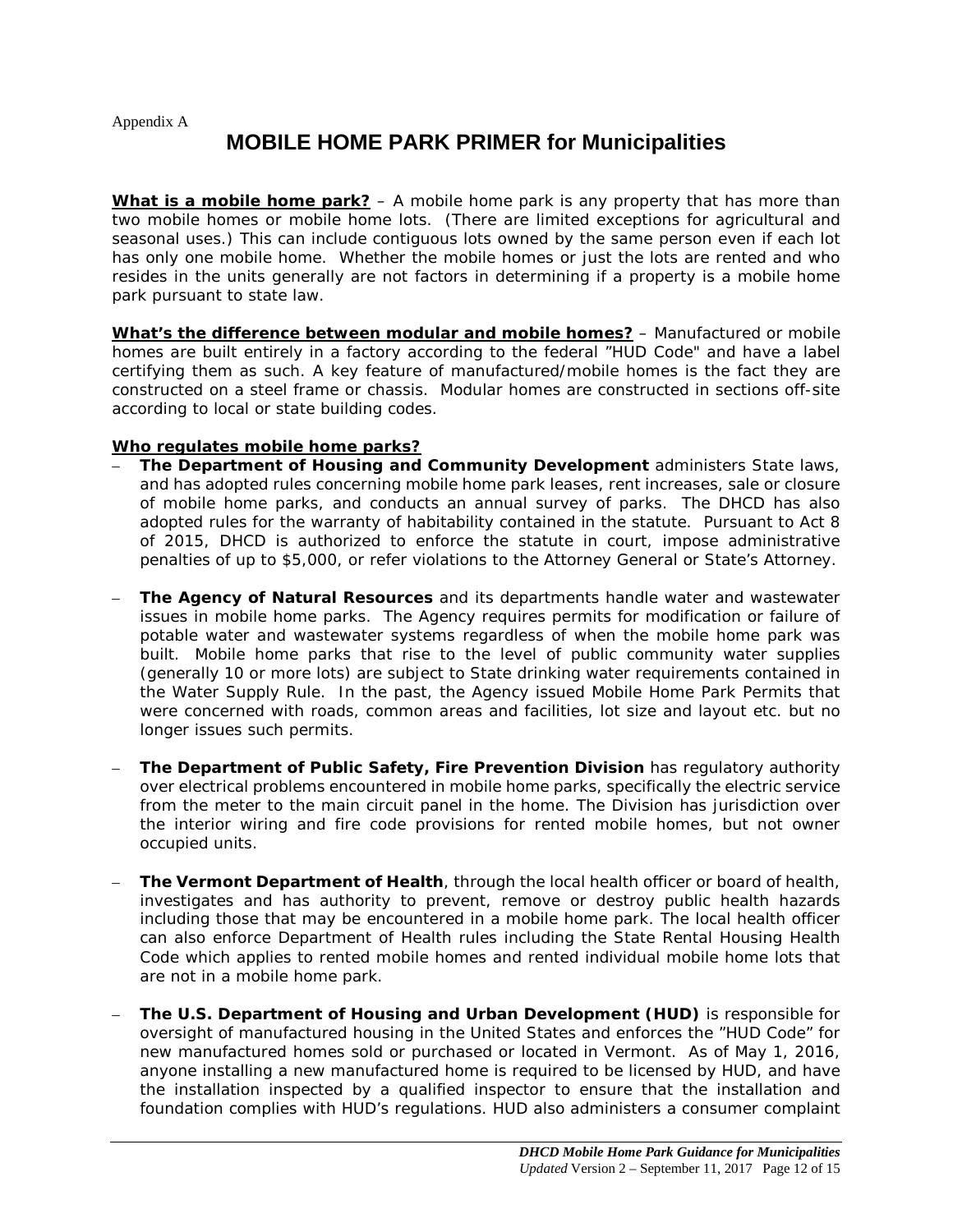program for issues related to new homes and a separate dispute resolution program for defects or issues with the retailer or installer.

– **The Vermont Human Rights Commission** enforces Vermont's Fair Housing and Public Accommodations Act which prohibits discrimination in housing because of a person's race, color, religious creed, national origin, sex, sexual orientation, gender identity, marital status, disability or age or because a there are one or more minor children in the household, or a because a person receives public assistance. The Fair Housing Law applies to mobile homes and mobile home parks and prohibits discrimination in the sale, rental, or financing of a mobile home or a lot in a mobile home park.

#### What rights to park residents have?<sup>[10](#page-12-0)</sup>

Park residents are entitled through their lease and Vermont law to premises which are safe, clean and fit for human habitation, including: adequate and reliable utility services; safe electrical service to a location on each lot from which the mobile home may be connected; potable water and sewage disposal to a location on each lot from which the mobile home may be connected; and safe and fit roads, common areas and facilities.

Residents are also entitled to have from the park owner:

- A written lease, and a copy of their current lease upon request to the park owner
- **Proper notice of any rent increase, and mediation of certain increases**
- **Peaceful enjoyment of their home and the park**
- Privacy park owner's compliance with Rule pertaining to access to the lot
- The right to sell or sublet their mobile home in the park
- Not to be evicted except for cause; i.e. nonpayment of rent or lease violations, and only by court order
- Notice before the park owner commences an eviction (in most cases)
- **Proper notice of the owner's intention to sell or close the mobile home park**

In the event a mobile home park owner fails to comply with the obligation of habitability by making timely repairs after actual notice from a resident, a governmental entity, or a qualified independent inspector, provided the conditions are not the result of the acts or omissions of the resident beyond normal wear and tear, a resident may:

- (a) Withhold payment of lot rent for the period of noncompliance;
- (b) Seek a court order requiring compliance;

 $\overline{a}$ 

- (c) Seek a court order for damages, costs, and reasonable attorneys' fees;
- (d) Terminate the lease with reasonable notice.

Under certain circumstances a resident may repair a minor defect and deduct the cost from their lot rent, but not more than half of one month's rent.

In addition to any other the rights of action, any resident may file suit against the mobile home park owner, after 30 days' written notice by certified mail to the mobile home park owner, for violation of the sections of 10 V.S.A. chapter 153 set forth in subparagraphs 14.2.1 (a) through (g) of the Housing Division Rules Part I; and for violation of 10 V.S.A. § 6242, may seek damages in the amount of \$10,000.00 or 50 percent of the gain realized by the owner from the sale, whichever is greater, as well as actual and punitive damages.

<span id="page-12-0"></span><sup>&</sup>lt;sup>10</sup> Persons renting a mobile home in a park from someone other than the park owner are tenants covered under the Landlord Tenant Law, 9 V.S.A. Chapter 137. In some cases both the Mobile Home Park Act and the Landlord Tenant Law may apply to a situation, in which case whichever law provides greater protection applies.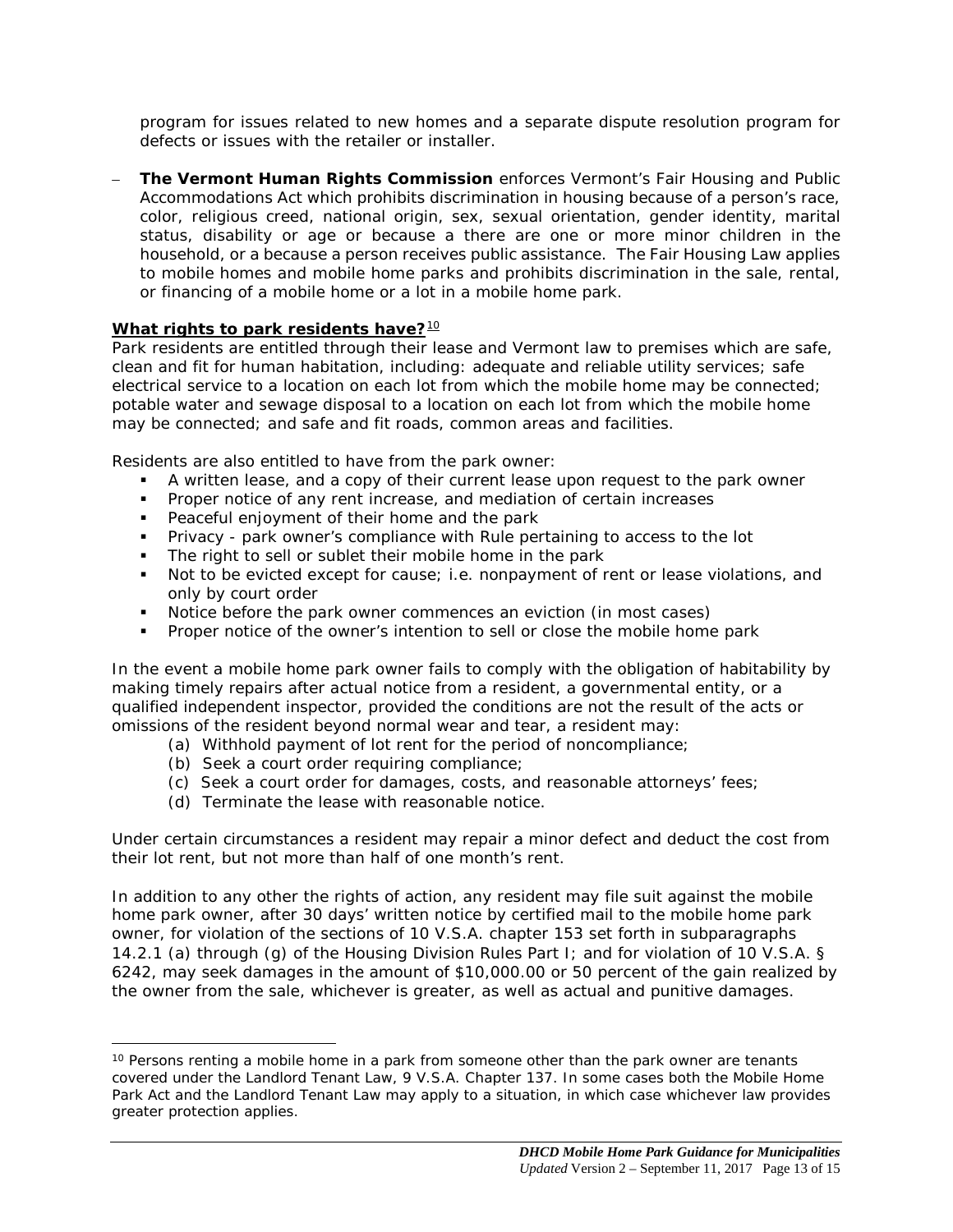#### Appendix B

## **Sample Zoning Language for Pre-existing Nonconforming Mobile Home Parks** *Developed by Northwest Regional Planning Commission*

If a mobile home park, as defined in 10 V.S.A. Chapter 153, is a nonconformity pursuant to these bylaws, the entire mobile home park shall be treated as a nonconformity, and the individual lots shall not be considered to be a nonconformity under these bylaws, except as provided below. No pre-existing nonconforming mobile home park may be resumed if such use has been abandoned for a period of six months or more. Mobile home parks shall be considered abandoned when the whole park is vacant for a period of six months or more. An individual mobile home lot that is vacated shall not be considered abandoned In accordance with 24 V.S.A. Sections  $4412 (1)(B) \& (7)(B)$ , existing, nonconforming mobile home parks shall comply with this section.

A. Any mobile home within the nonconforming mobile home park may be altered, expanded, or replaced, providing:

- 1. the applicant provides proof of adequate wastewater capacity; and
- 2. the expansion or replacement will not:
	- i. be located less than [ten (10), five (5) (assure requirement is applicable to existing MHPs in your community)] feet from any other primary structure(s);
	- ii. obstruct or prohibit ingress or egress for any primary structure;
	- iii. obstruct or prohibit mobility or replacement of any primary structure;
	- iv. obstruct or prohibit the provision of emergency services;
	- v. obstruct existing utilities or rights of way; nor
	- vi. threaten or unduly degrade public health, safety, or welfare

B. Should these standards be found to have the effect of prohibiting the replacement of a mobile home on an existing lot, the [AMP], through [variance, conditional use, waiver \*\*see below] review and Section herein may alter one or more of these requirements.

As referenced in (A) above, standards for pre-existing nonconforming mobile home parks should provide for a quasi-judicial review to address situations where the bylaws have the effect of prohibiting the replacement of a mobile home. In determining which review to apply, consider the following:

- Variance All bylaws already have the required standards and review process for variances. The replacement of a mobile home on an existing lot within a pre-existing mobile home park is likely meet all five standards for granting a variance (see Section 4469) but could be easily interpreted otherwise. This may be a fact too subtle to ensure proper flexibility for this specific occasion, while not affecting the integrity of variances as a whole.
- Conditional Use Most bylaws provide standards and a review process for conditional uses. By adding very little language specific to the replacement of mobile home in a pre-existing mobile home parks, this review type should work well to address the limited scope. Applying conditional use review, the following language could replace B above: